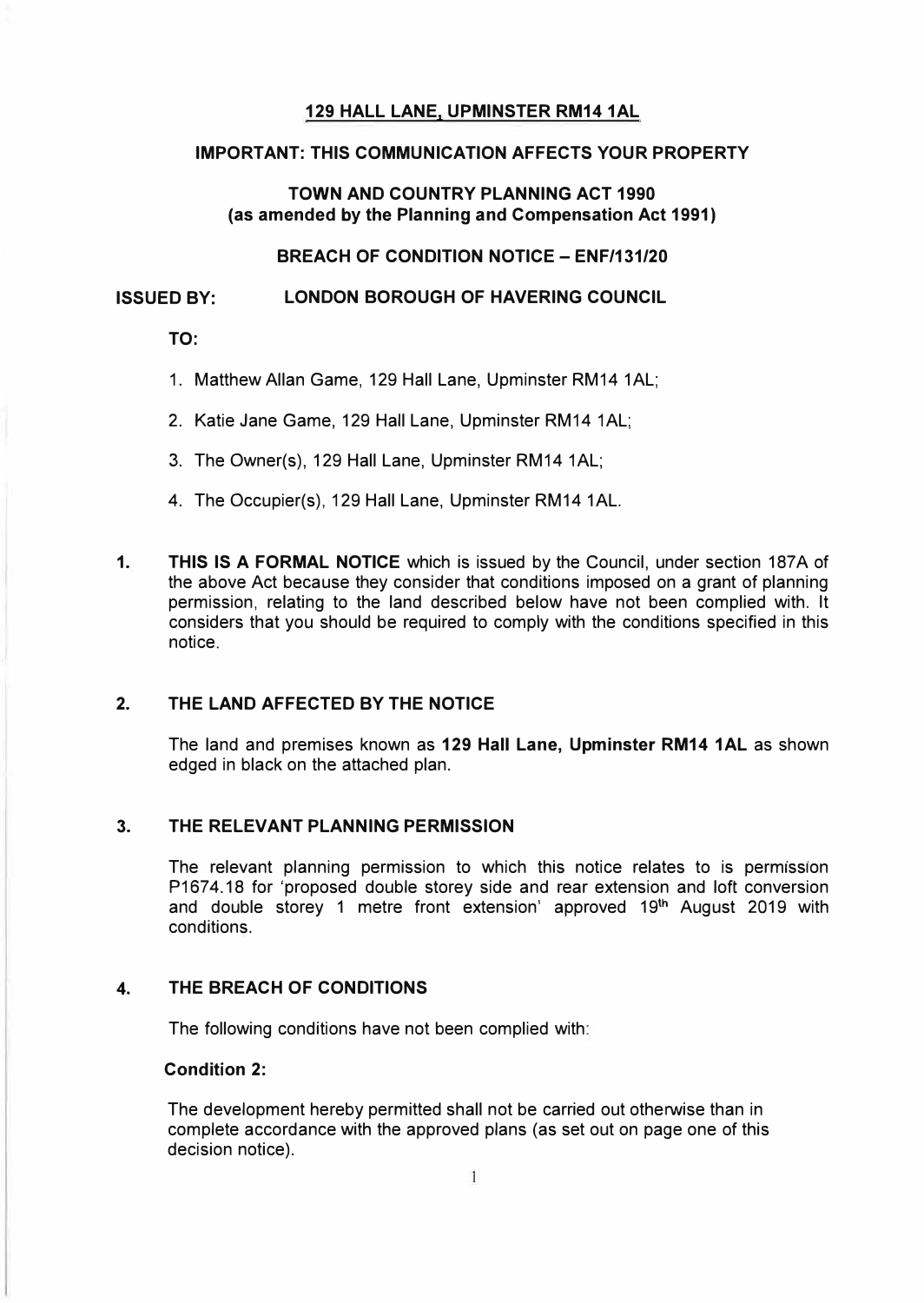Reason:-

For the avoidance of doubt and to ensure that the development is carried out as approved.

# **Condition 4:**

The proposed first floor window on the principal elevation immediately adjacent to No. 131 Hall Lane and the proposed ground floor window on the flank elevation facing No. 127 Hall Lane as shown on drawing PA/106.111 shall be permanently glazed with obscure glass not less than level 4 on the standard scale of obscurity and shall thereafter be maintained and permanently fixed shut and thereafter maintained, with the exception of any top hung fanlight(s).

Reason:-

ln the interests of privacy, and in order that the development accords with the Development Control Policies Development Plan Document Policy DC61.

# **5. WHAT YOU ARE REQUIRED TO DO**

As the person responsible for the breaches of conditions specified in paragraph 4 of this notice, you are required to secure compliance with the stated conditions by taking the following steps:

### **Within 28 days from the date of service of this notice:**

1. Ensure that the building works are carried out in complete accordance with conditions 2 and 4 of planning permission P1674.18 including replacement of the windows which are not in accordance with Conditions 2 and 4 of P1674.18.

# **6. WHEN THIS NOTICE TAKES EFFECT**

This notice takes effect immediately it is served on you in person or on the day you receive it by postal delivery.

Dated: 17th February 2021

Parial Colink

**David Colwill** 

**Position:** Planning Enforcement Team Leader

### **Authorised Officer**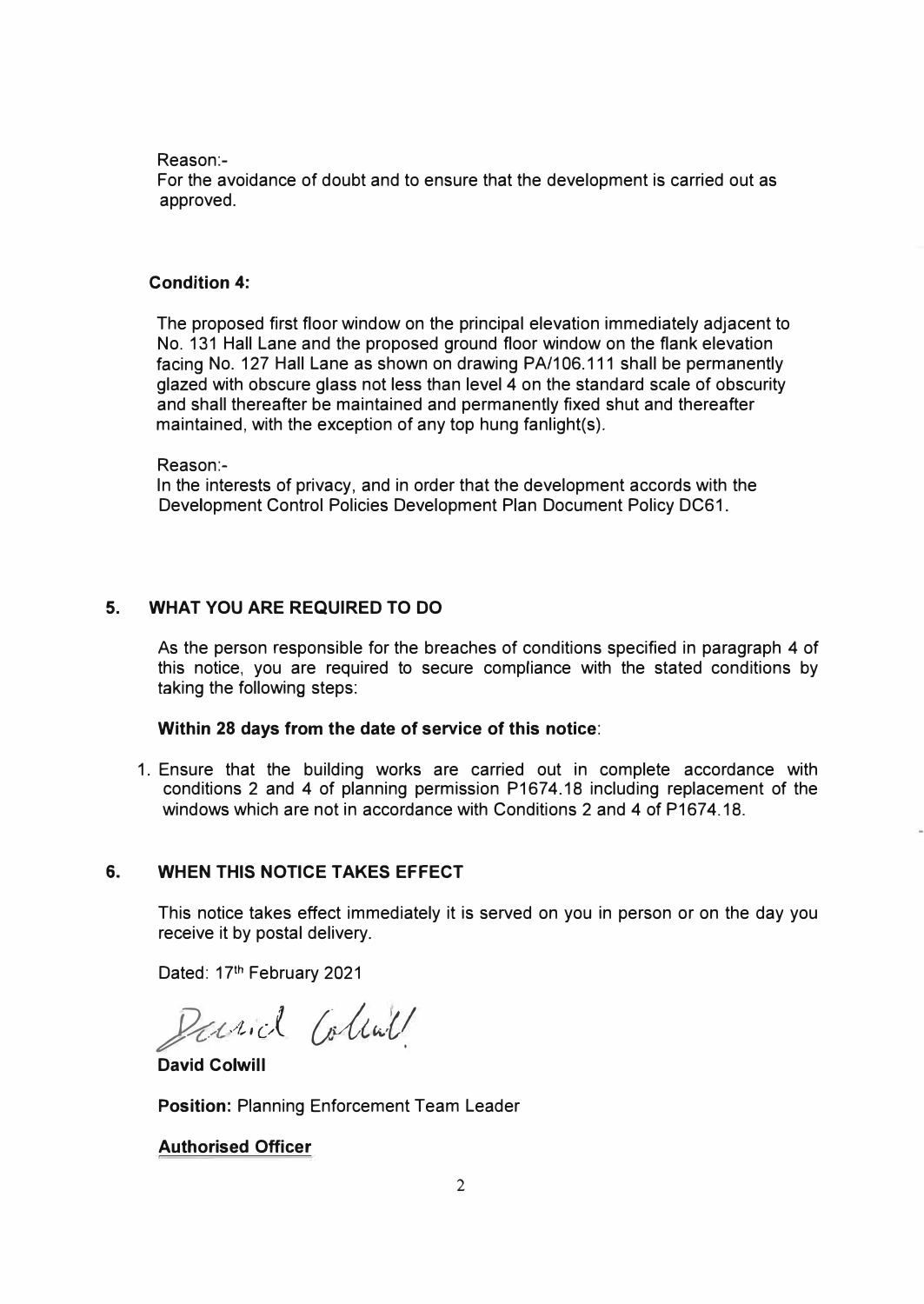On behalf of: The Mayor and Burgesses of the London Borough of Havering, Mercury House, Mercury Gardens, Romford RM1 3SL

## **WARNING**

# **THERE IS NO RIGHT OF APPEAL AGAINST THIS NOTICE**

It is an offence to contravene the requirements stated in paragraph 5 of this notice after the end of the compliance period. You will then be at risk of immediate prosecution in the Magistrates Court for which the maximum penalty is £2,500 for a first offence and for any subsequent offence.

If you are in any doubt about what this notice requires you to do, you should get in touch<br>
immediately with Mark Broad (Planning Enforcement Officer) on Enforcement Officer) on mark.broad@havering.gov.uk or 01708 433643.

If you need independent advice about this notice, you are advised to contact urgently a lawyer, planning consultant or other professional adviser specialising in planning matters. If you wish to contest the validity of the notice, you may only do so by an application to the High Court for judicial review. A lawyer will advise you on what this procedure involves.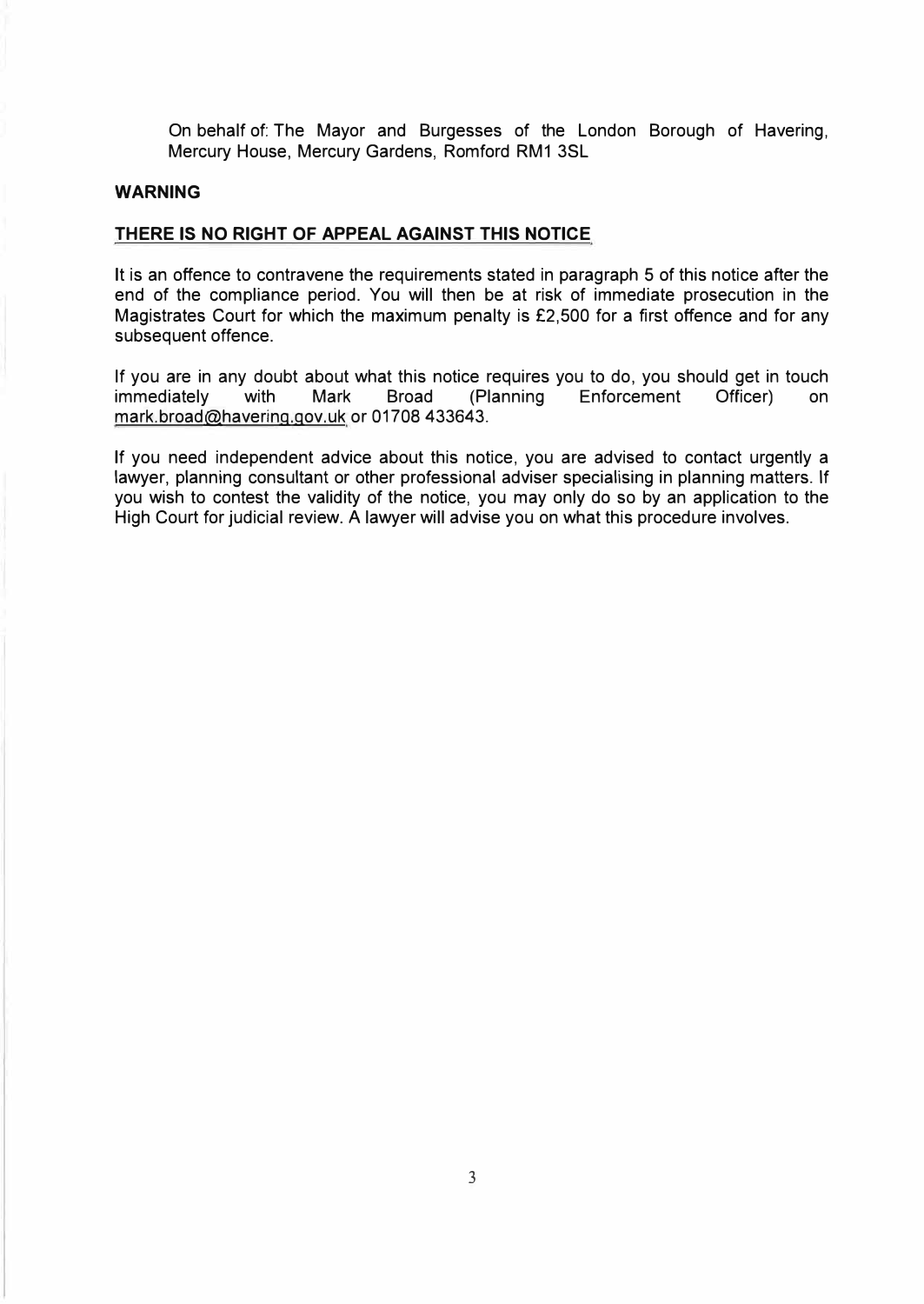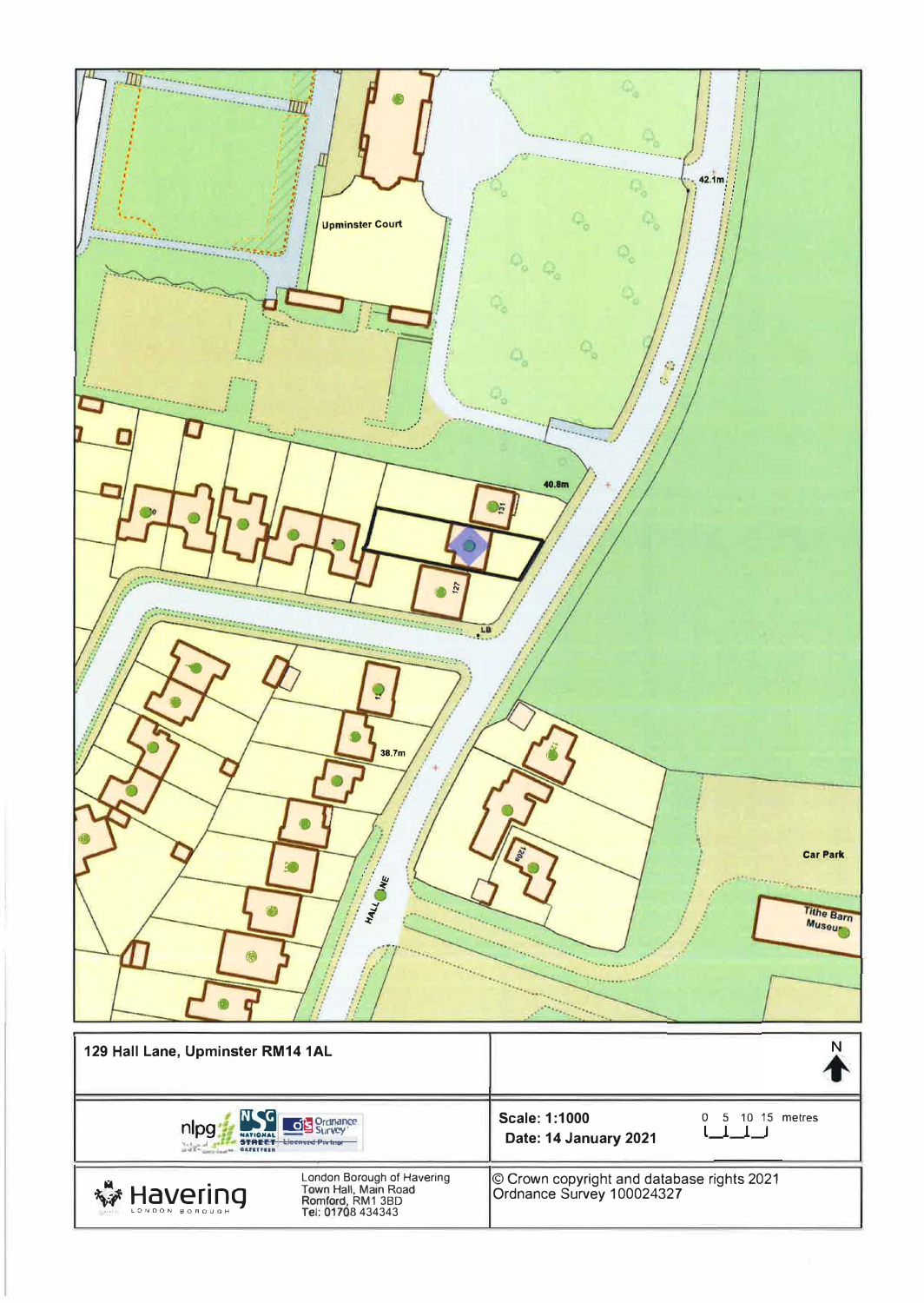

### **LONDON BOROUGH OF HAVERING**

### **TOWN AND COUNTRY PLANNING ACT 1990**

**AGENT**<br>
Mr Matthew Game<br>
Mr Matthew Game Mr Matthew Game<br>129 129 129 129 Hall Lane Hall Lane Hall Lane Hall Lane Hall Lane Hall Lane Upminster Upminster Upminster Upminster Upminster Upminster Upminster Upminster Upminster Upminster Upminster<br>
UPM 14 1AL

**RM14 1AL** 

### **APPLICATION NO: P1674.18**

In pursuance of their powers as Local Planning Authority, the Council have considered your application and have decided to **GRANT PLANNING PERMISSION** for the following development :

**Proposal:** Proposed double storey side and rear extension and loft conversion and double storey 1m front extension

Revised Plans Received 16.08.2019

**Location:** 129 Hall Lane Upminster

The above decision is based on the details in drawing(s):

PA/106.100 PA/106.110 PA/106.111

subject to compliance with the following condition(s):

#### *Note to Applicants:*

*Please take the time to read the conditions stated below carefully. Some may require you to seek the Council's approval prior to works beginning on site. The approval process can take a further 8 weeks from the date of submission and you are advised to incorporate this into your timetable.* 

Please also check the informatives below to verify whether the scheme is liable for the Mayoral Community Infrastructure Levy. If the scheme is liable, **you are required to give notice of commencement in advance** so that a Demand Notice can be sent to you or any other person(s) that has/have assumed liability. The Levy is payable within 60 days of commencement. **If you are intending to claim self-build, social housing or charitable exemption, you must do this before development commences otherwise any exemption request will be disqualified.** 

P1674.18 Page 1 of 4 havpdeca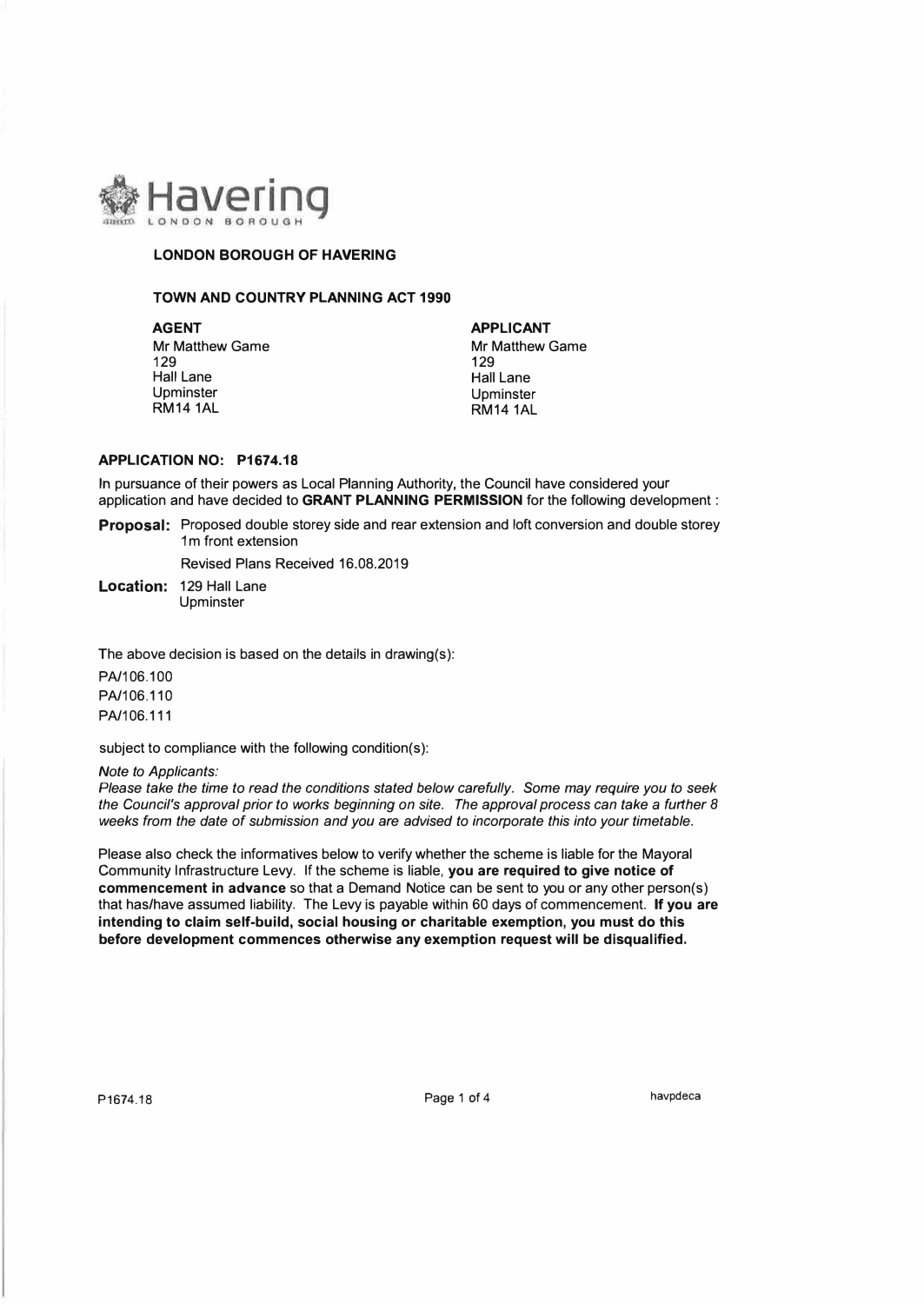1 The development to which this permission relates must be commenced not later than three years from the date of this permission.

Reason:-

To comply with the requirements of Section 91 of the Town and Country Planning Act 1990 (as amended by Section 51 of the Planning and Compulsory Purchase Act 2004).

2 The development hereby permitted shall not be carried out otherwise than in complete accordance with the approved plans (as set out on page one of this decision notice).

Reason:-

For the avoidance of doubt and to ensure that the development is carried out as approved.

3 All new external finishes shall be carried out in materials to match those of the existing building(s) to the satisfaction of the Local Planning Authority.

Reason:-

To safeguard the appearance of the premises and the character of the immediate area, and in order that the development accords with the Development Control Policies Development Plan Document Policy DC61.

4 The proposed first floor window on the principal elevation Immediately adjacent to No. 13·1 Hall Lane and the proposed ground floor window on the flank elevation facing No. 127 Hall Lane as shown on drawing PA/106.111 shall be permanently glazed with obscure glass not less than level 4 on the standard scale of obscurity and shall thereafter be maintained and permanently fixed shut and thereafter maintained, with the exception of any top hung fanlight(s). Reason:-

ln the interests of privacy, and in order that the development accords with the Development Control Policies Development Plan Document Policy DC61.

5 Notwithstanding the provisions of the Town and Country Planning (General Permitted Development) (England) Order 2015, no window or other opening (other than those shown on the submitted and approved plan,) shall be formed in the flank wall(s) of the building(s) hereby permitted, unless specific permission under the provisions of the Town and Country Planning Act 1990 has first been sought and obtained in writing from the Local Planning Authority.

Reason:-

ln order to ensure a satisfactory development that will not result in any loss of privacy or damage to the environment of neighbouring properties which exist or may be proposed in the future, and in order that the development accords with Development Control Policies Development Plan Document Policy DC61.

P1674.18 **Page 2 of 4 Page 2 of 4 havpdeca**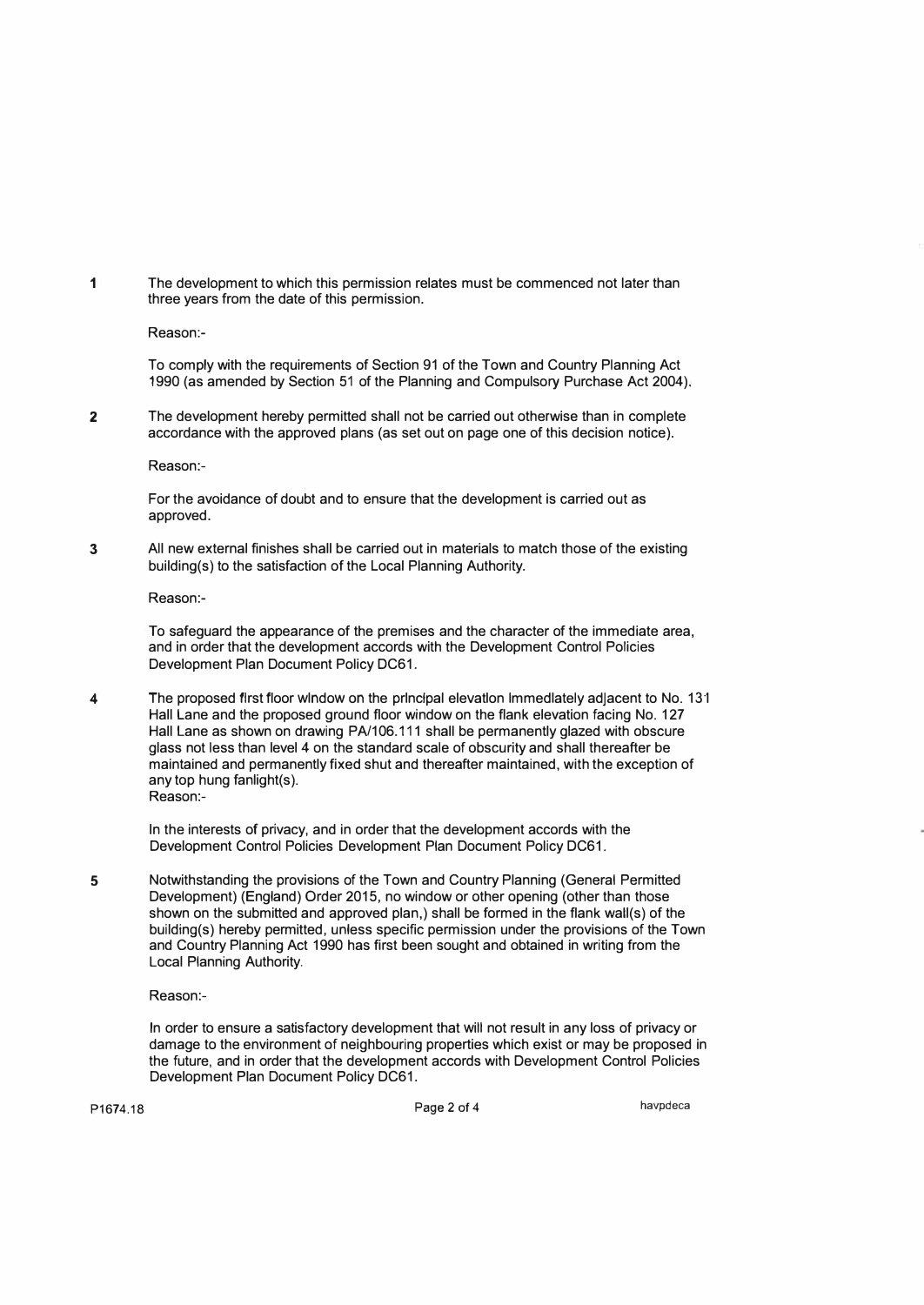**6** The roof area of the extension hereby permitted shall not be used as a balcony, roof garden or similar amenity area without the grant of further specific permission from the Local Planning Authority.

Reason:-

ln the interests of the amenity of the occupiers of neighbouring dwelling, and in order that the development accords with the Development Control Policies Development Plan Document Policy DC61.

### **INFORMATIVE(S)**

**1** Statement Required by Article 35 (2) of the Town and Country Planning (Development Management Procedure) (England) Order 2015: In accordance with para 186-187 of the National Planning Policy Framework 2012, improvements required to make the proposal acceptable were negotiated with Mr Game by telephone and email. The revisions involved amendments to the design of the proposal. The amendments were subsequently submitted on 16 August 2019.

**Dated: 19th August 2019** 

*· ·r1QlL6 I)/* 

Gary Rice Interim Planning Manager London Borough of Havering Mercury House, Mercury Gardens Romford RM1 3SL

**IMPORTANT** - attention is drawn to the notes overleaf

**P1674.18** Page 3 of 4 **havpdeca**